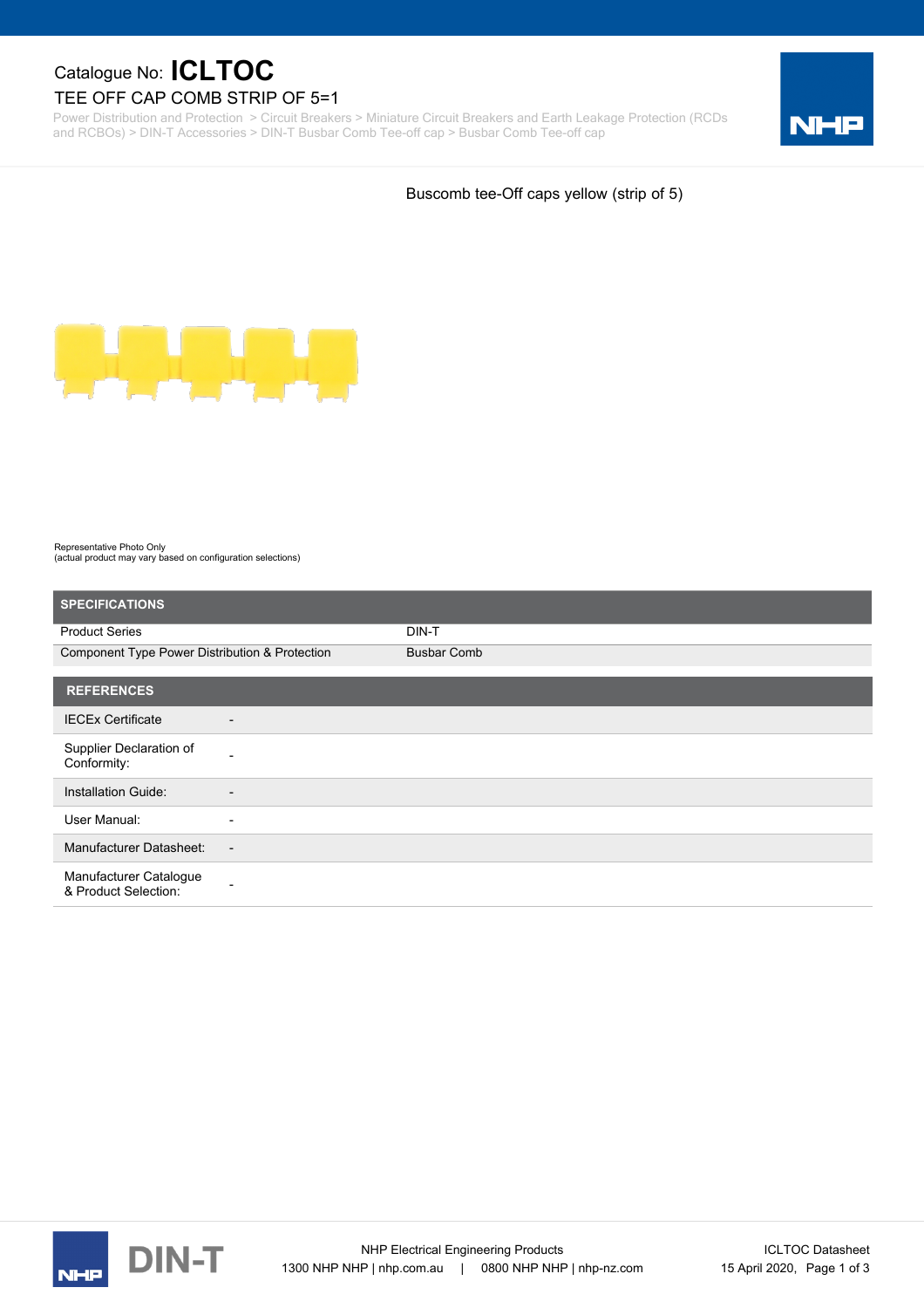Catalogue No: **ICLTOC**

#### TEE OFF CAP COMB STRIP OF 5=1

Power Distribution and Protection > Circuit Breakers > Miniature Circuit Breakers and Earth Leakage Protection (RCDs and RCBOs) > DIN-T Accessories > DIN-T Busbar Comb Tee-off cap > Busbar Comb Tee-off cap





Dimension Diagram